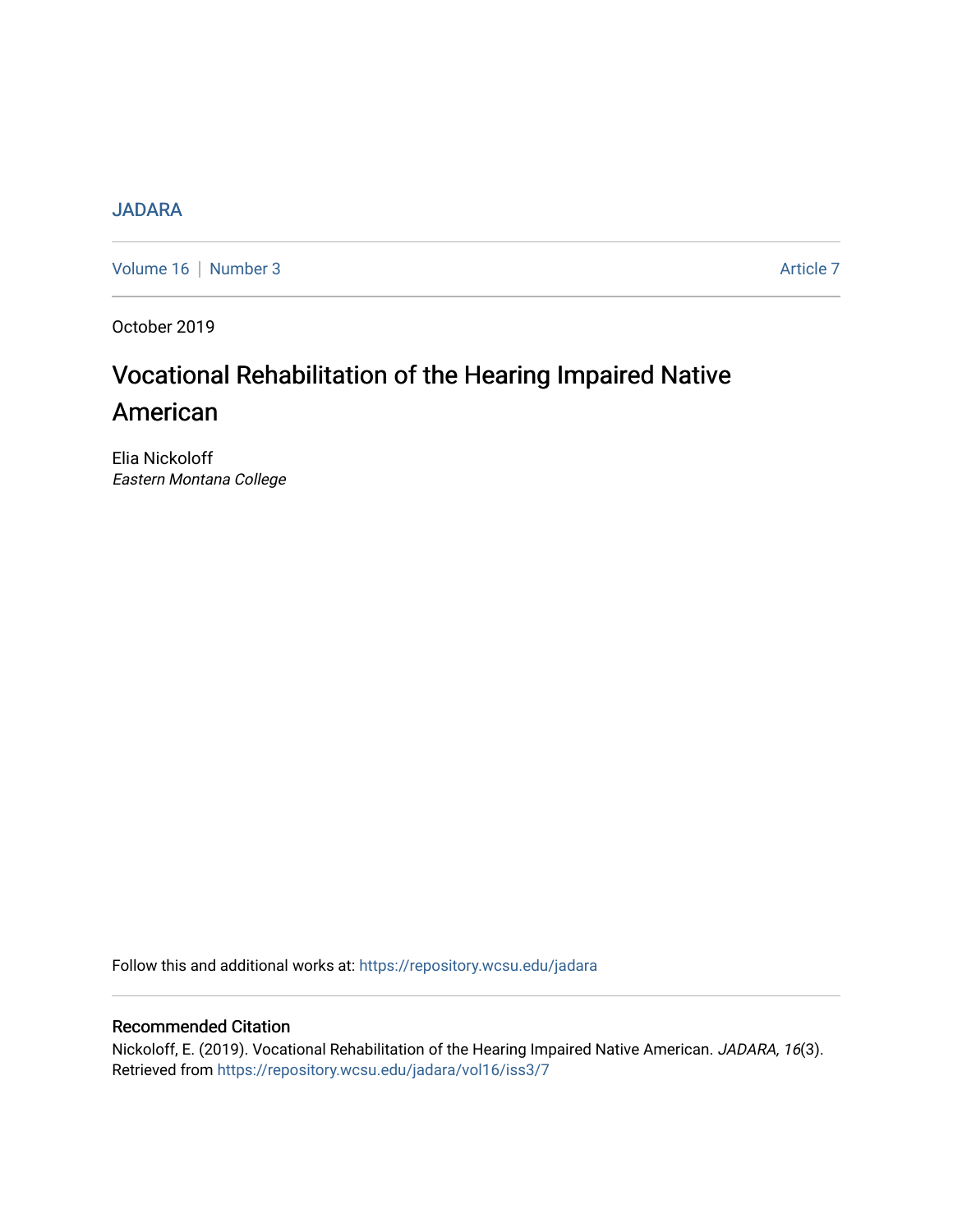#### Elia Nickoloff, Ed.D. Eastern Montana College Billings, Montana 59101

It was not until 1920, with the passage of the Smith-Fess Act, that federally funded programs specific to the rehabilitation and training of the deaf persons were initiated. Thus, while the deaf population had been the recipient of services for many years, it was only in recent years that professionals in the field began to recognize the additional needs of deaf minority groups. Bowe (1971), in his review of literature relative to nonwhite hearing-impaired persons, concluded that some information indeed had been col lected. However, his most significant finding was the paucity of available research data. Data which had been amassed were con cerned primarily with hearing impairments of black and Puerto Rican Americans.

It is notable that hearing problems of the Native American population have not been included in surveys or research studies. Some literature does exist relative to the geogra phical distribution, health, education, and employment problems of Indians. The litera ture shows that the majority of American Indians live on reservations where the infant mortality rate is twice the national average. Those children who survive begin their edu cation later, receive an inferior education, drop out of school more frequently, and have a juvenile delinquency rate several times higher than the national rural average. Un employment on Indian reservations ranges from 12 to 74 percent, with an average of approximately 40 percent. This is ten times higher than the national average. Fewer jobs exist on the reservations and many Indians choose not to leave for the purpose of em ployment. Indians living on reservations have a higher rate of health problems, some of

which create the disability of a hearing im pairment. Otitis media and meningitis are two contributing factors and are listed among those causes most frequently occuring.

However, literature dealing directly with hearing impairments among American In dians is limited to one article. White and Nickoloff (1971) surveyed the Bell Gardens-Cudahay area of Los Angeles, California to determine the incidence of hearing impair ments of Indian residents in that area. No decisive conclusions were reached because very few hearing impaired people were lo cated. Of the 1,000 Indian residents in that area, only seven were found to have a hear ing problem; no significant projections were made.

The purpose of this study, then, was to conduct a pilot survey designed to gather data focusing on selected psychological, edu cational, medical, and vocational variables relative to the hearing impaired Native American client during the vocational re habilitation process and to attempt to deter mine if each of the variables has an impact on whether a client could achieve success ful rehabilitation closure.

#### METHOD

#### **Overview**

The State of Arizona was selected as the site for gathering data due to its large Indian population. The cooperation of the Arizona Department of Economic Security-Bureau of Vocational Rehabilitation and the Bureau of Vocational Rehabilitation was obtained for access to records. Individuals were identified by their respective case numbers for further retrieval of information when necessary.

1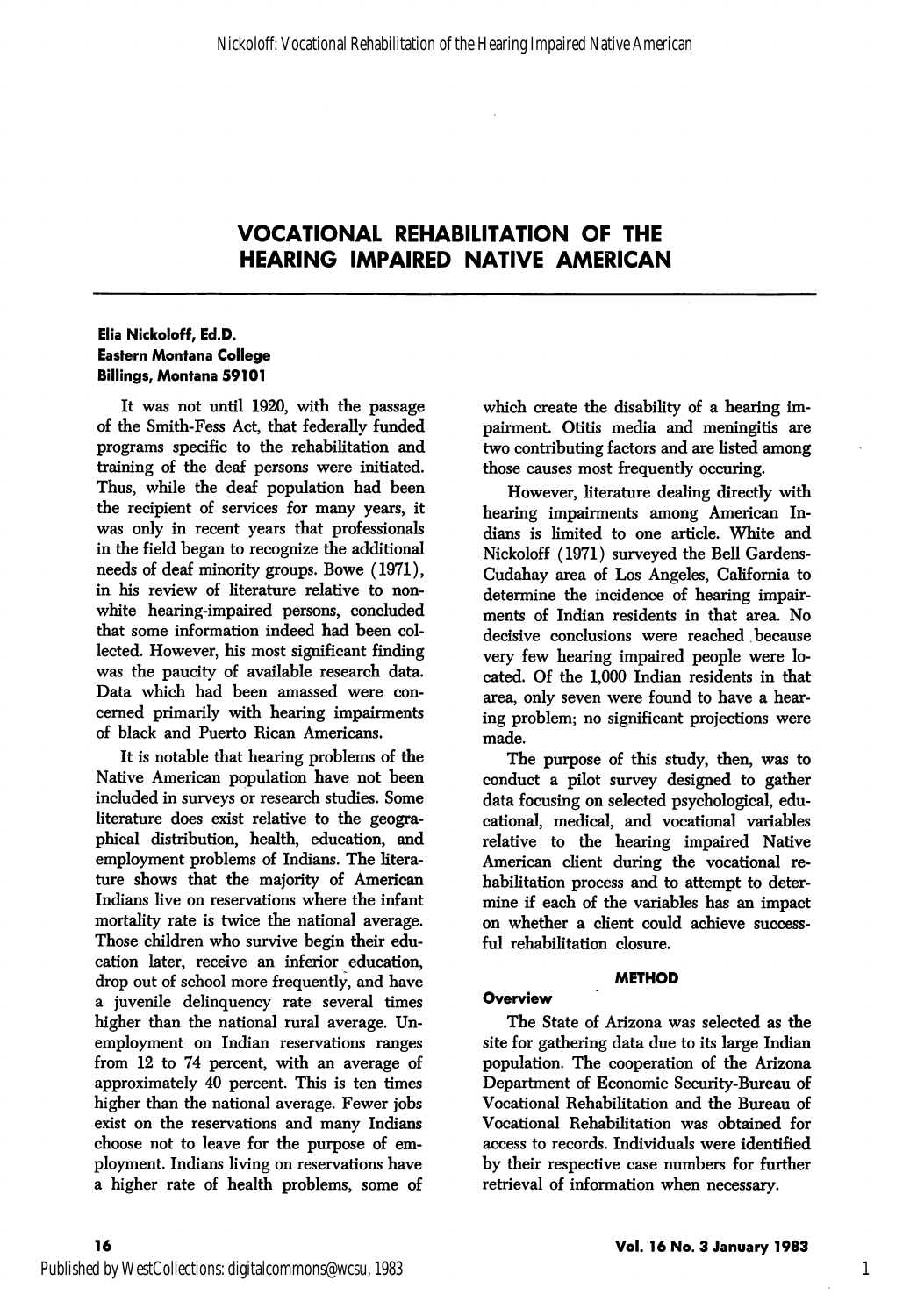Closed cases were taken from the Arizona State Archives and were screened. The docu ments were the Case Service Reports and the Federal Reporting Form R-300. Both forms were used by the Bureau to report to the federal government status of cases served by that agency once the case was closed. The forms contained basic demographic data re lated to time in rehabilitation, amount of money spent in that effort, and personal data such as name, sex, age, address, size of fam ily, and disability.

#### Sample

The sample consisted of sixty-one Ameri can Indians whose cases were closed by the Department of Economic Service; this con stituted the entire population of American Indians closed during a five-year period of time. It contained 44 males and 17 females whose ages ranged from 15 to 57 years. The five-year time span was selected because it yielded a sample size large enough to reveal outstanding characteristics of this population.

#### Instrumentation

A format was established to categorize data into a manageable form. This 23 ques tion format provided direction for the data analysis. Each of the questions had a unique purpose; combined, they directed an inquiry into particular health, psychological, demo graphic, educational, and employment vari ables. Additionally, information pertaining specifically to the vocational rehabilitation process was gained.

#### Classification and Analysis of the Data

The data were placed into intervals when ever possible to facilitate interpretation and dichotomized only when yes or no responses were required. Master sheets were construct ed to extract the data from the R-300's and Case Service Reports. Categories were writ ten to correspond with the questions asked in the demographic survey. The purpose of using the master sheet was to include as much data as possible and to insure that no information was excluded when entered into a computer.

A statistical analysis of the data concern ing the rehabilitation process was completed. A Chi-square test of goodness of fit was used to determine if significant differences existed in the number of rehabilitated cases and those of the five-year population figures. This analysis was completed within cate gories for the areas of time and expenditure referral, evaluation, and training.

#### RESULTS

Sixty-one cases closed by the Arizona Rehabilitation Services Bureau were screened into the sample for purposes of the study. The subjects were identified as being of In dian origin and had been diagnosed as hav ing a hearing impairment.

#### Demographic Data

The data indicated more males than fe males were referred for rehabilitation and a greater percentage of males were successfully closed. Most of the clients referred were from reservations or rural areas, however, the district offices from which counselors worked were located in urban areas.

The relatively young accounted for most of the rehabilitants. Well over one-half of the cases (64 percent) were never married, therefore, marriage was not a criterion for successful closure. Education showed a posi tive correlation to rehabilitation success; the more education, the greater the chance of employment.

Most of the Native Americans in the sam ple were not on welfare; only 18 percent were receiving welfare benefits. However, none of the referrals reported an income at the time the referral was made.

#### Etiology of Hearing Impairments

Relative to the known etiologies, con genital conditions were the leading causes of hearing impairments. Twenty-five percent of the people in the sample became hearingimpaired because of birth defects. Closure was obtained on only 17 percent of those individuals with congenital conditions. Otitis media was the second leading cause, account ing for 21 percent of the sample. It should

2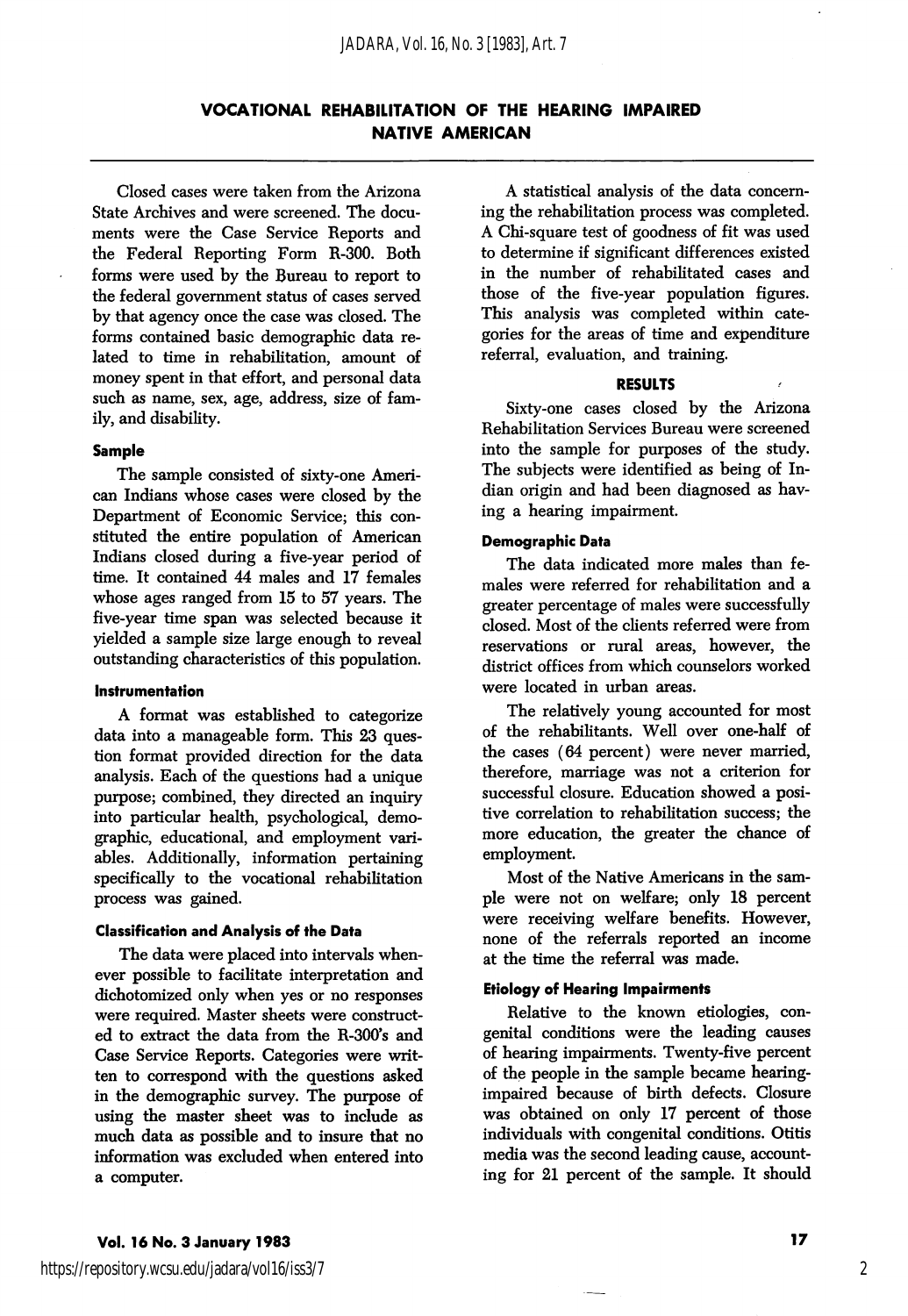be noted, however, that otitis media results from viral infections. Thus, by including otitis media with the third leading cause, infec tions, 36 percent of the sample became hear ing-impaired because of illnesses. Twentyseven percent of the sample lost their hearing for unknown reasons, while meningitis, trau ma and "other reasons'' accounted for 12 per cent of the sample. Fifty percent of the peo ple who lost their hearing because of otitis media were closed rehabilitated. However, when combined with those who lost their hearing because of infections, the success rate was lowered to forty-one percent. The etiologies and the number of rehabilitated individuals are displayed in Table 1.

TABLE I Etiology of Hearing Impairments\*

| Etiology     | n  | %    | Rehabilitated |
|--------------|----|------|---------------|
| Congenital   | 12 | 35   |               |
| Otitis Media | 10 | 21   |               |
| Infection    |    | 15   |               |
| Meningitis   |    |      |               |
| Trauma       | 3  |      |               |
| Unknown      | 13 | 27   | 3             |
| Other        | 2  |      |               |
|              |    | 100% |               |

\*The Etiology of Deafness was provided in 48 of the 61 closed cases.

#### Additional Disabilities

Additional disabilities were reported in 41 of the 61 cases or 67 percent of the sample population. One of these disabilities was per sonality disorders which accounted for the highest percentage (32%) of secondary dis abilities. Of the group so identified, 15 per cent of the cases were successfully closed. Orthopedic disabilities were the second lead ing additional disability accounting for 20 percent of the sample. Fifty percent of the cases with this additional problem were closed. The third leading additional dis ability was that of mental retardation. Twelve percent of the cases were diagnosed as men tally retarded and 40 percent of the cases were closed in employment. Visual disabili ties, alcoholism, tuberculosis, and cardiac disabilities were also listed as known causes of additional disabilities. This group ac

counted for 26 percent of the sample. Of this category, 36 percent were successful closures. Ten percent of the sample had secondary disabilities listed as "other", therefore, no definite diagnosis was made. Of the four people in this category, two cases were closed because of employment. The additional dis abilities are displayed in Table 2.

TABLE 2 Additional Disabilities

|                     | ٠<br>n | %    | Rehabilitated |
|---------------------|--------|------|---------------|
| Visual Disabilities | 2      | 5    |               |
| Orthopedic          |        |      |               |
| <b>Disabilities</b> | 8      | 20   | 4             |
| Mental Retardation  | 5      | 12   | 2             |
| Personality         |        |      |               |
| Disorders           | 13     | 32   | 2             |
| Alcoholism          | 3      |      | 1             |
| Tuberculosis        | 3      |      | 1             |
| Cardiac             |        |      |               |
| <b>Disabilities</b> | 3      | 7    | 1             |
| Specifically        |        |      |               |
| ${\bf Unspecified}$ |        | 10   | 2             |
|                     |        | 100% | 14            |

#### The Rehabilitation Process

An examination of the referral sources, time in referral, time in evaluation, cost of evaluation, time in training, and cost of train ing was conducted in relation to the number of individuals rehabilitated. The significance of cost and time in the rehabilitation process was established using the Chi-square test. This data is detailed in Tables 3 and 4.

Referral Source. Educational institutions and public and private agencies accounted for 61 percent of the referrals. Fifteen per cent of the referrals were made by individu als, the Department of Welfare made 11 per cent, hospitals and sanitoriums referred 10 percent, and health organizations accounted for 3 per cent of the referrals.

Fifty-six percent of those clients referred by educational institutions were closed re habilitated. Referrals from public and private institutions had a rate of 26 percent of suc cessful closures. This was followed by De partment of Welfare referrals, 28 percent, and by referrals made by individuals, 11 per cent. Table 3 details referral sources by the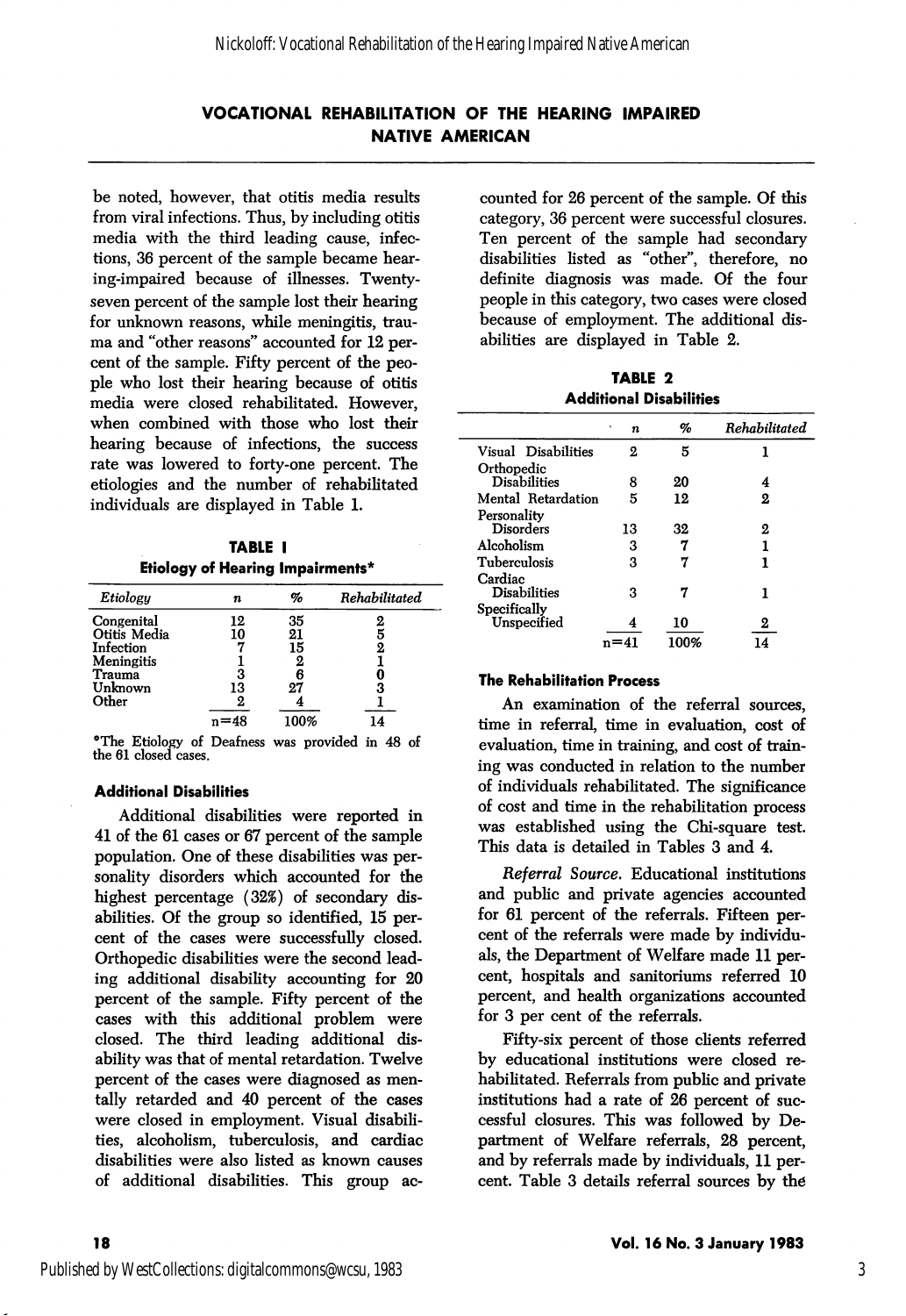| VOCATIONAL REHABILITATION OF THE HEARING IMPAIRED |  |  |
|---------------------------------------------------|--|--|
| <b>NATIVE AMERICAN</b>                            |  |  |

number of referrals and the number rehabili tated.

TABLE 3 Referral Source

|                                          | n  | %  | n Rehab |
|------------------------------------------|----|----|---------|
| Educational<br>Institutions              | 18 | 30 | 10      |
| Hospitals &<br>Sanatoriums               | В  | 10 |         |
| Public & Private<br><b>Organizations</b> | 19 | 31 | 5       |
| Individuals                              | 9  | 15 |         |
| Health<br>Organizations<br>Welfare       | 2  | з  | 2       |

Time in Referral. Sixty-four percent of the clients remained in referral status less than three months while 35 percent remained in referral status for four months or more. In several cases this period exceeded 18 months. When the percentage of rehabilitated clients was compared to time in referral there was not a significant difference found. (See Table 4).

Time in Evaluation. Sixty-two percent of the clients were in evaluation for six months or less. Fifty-nine percent of this group was rehabilitated as compared to forty-one per cent rehabihtated of the remainder of the sample which was in evaluation for over 6 months. No significant difference was found in the relationship between the time in refer ral and rehabilitation.

Cost of Evaluation. Cost of evaluation where expenditures were less than \$100 were provided to 67 percent of the sample. This group accounted for only 44 percent of those rehabilitated. Expenditures over \$100 were provided for evaluation of 33 percent of the sample but accounted for 56 percent of the rehabilitated cases. Expenditure of funds on training was found to be directly related to closed rehabilitated cases. Evaluation exceed ing \$100 in costs resulted in a significantly higher percentage of rehabilitated clients than expenditures which were under \$100. (See Table 4.)

Time in Training. Seventy-six percent of the sample were in training for less than 12 months. This group accounted for 64 percent of the rehabilitated cases. While 26 percent of the sample received 12 months or more of training and accounted for 36 percent of the rehabihtated cases. Time in training was found to be a significant factor in client rehabilitation. (See Table 4.)

Cost in Training. Seventy-four percent of the sample represented less than a \$500 cost for training. This group accounted for only 39 percent of the rehabihtated cases. On the other hand, only 16 percent of the popula tion represented a cost of over \$500 for train ing. This group accounted for 61 percent of the rehabihtated cases. Expenditures for training were found to be significantly re lated to rehabilitation outcome.

|                         | N  | %  | n Rehab | % Rehab | Chi Square           |
|-------------------------|----|----|---------|---------|----------------------|
| Time in Referral        |    |    |         |         |                      |
| 3 mos or less           | 39 | 64 | 13      | 72      | 2.38                 |
| over 3 mos              | 22 | 36 | 5       | 26      |                      |
| Time in Evaluation      |    |    |         |         |                      |
| 6 mos or less           | 38 | 63 | 10      | 59      | .39                  |
| over 6 mos              | 23 | 38 | 7       | 41      |                      |
| Cost of Evaluation      |    |    |         |         |                      |
| less than \$100         | 41 | 67 | 8       | 44      | $23.93$ <sup>*</sup> |
| over \$100              | 20 | 33 | 10      | 56      |                      |
| Time In Training        |    |    |         |         |                      |
| $less than 12$ mos      | 46 | 76 | 9       | 64      | $7.89^{\circ}$       |
| 12 mos or more          | 15 | 24 | 5       | 36      |                      |
| <b>Cost of Training</b> |    |    |         |         |                      |
| less than \$500         | 45 | 74 | 7       | 39      | 63.67*               |
| over \$500              | 16 | 36 | 11      | 61      |                      |

|  | TABLE 4 |                                                              |  |
|--|---------|--------------------------------------------------------------|--|
|  |         | Referral Time and Cost of Referral, Evaluation, and Training |  |

• p < .05 at one degree of freedom

### Vol. 16 No. 3 January 1983 19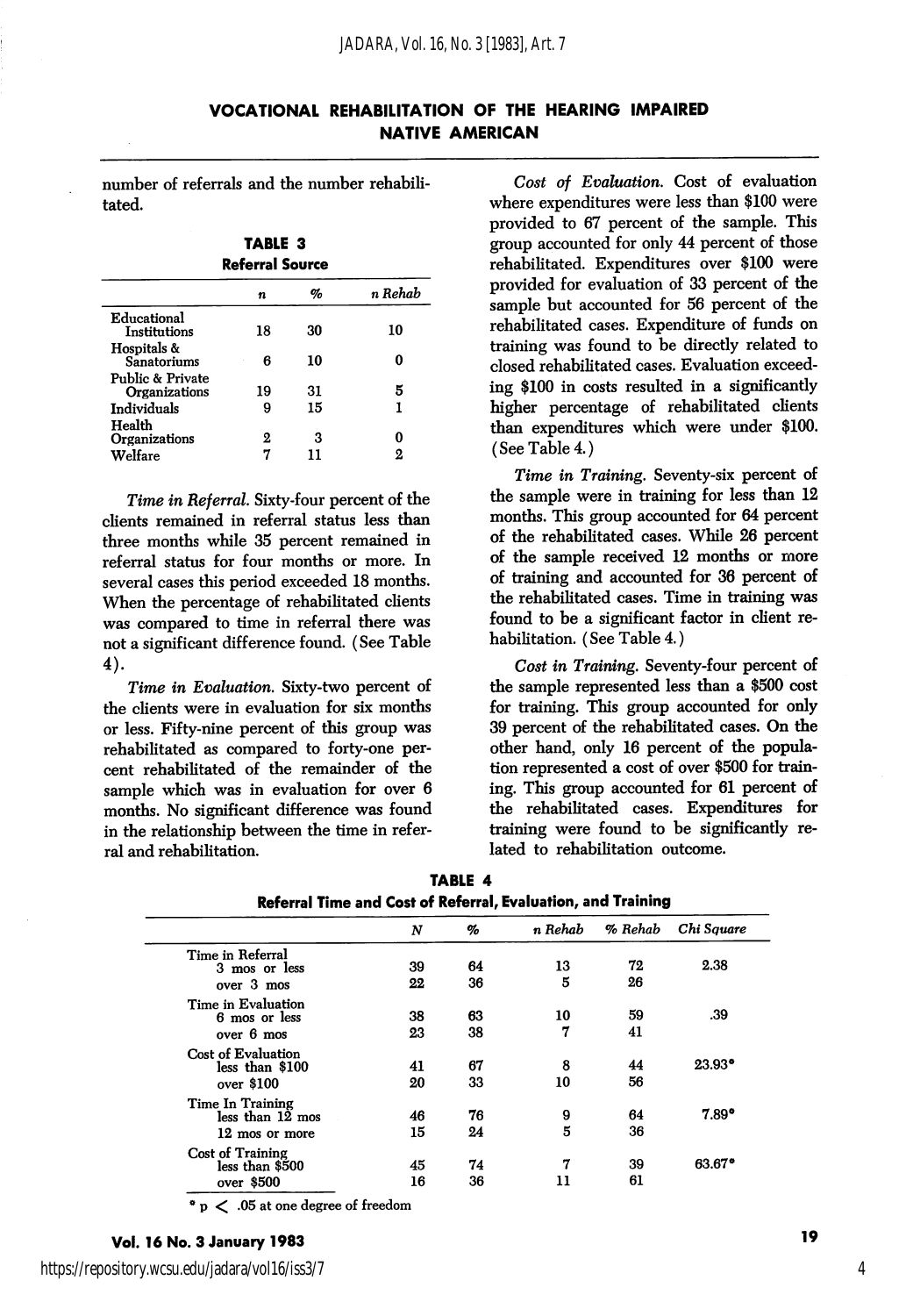#### **DISCUSSION**

Caution must be exercised in making generalizations based on the data presented. Some categories contain a limited number of cases, consequently a small numerical dif ference may result in an apparent large dif ference compared statistically. However, the data does indicate a need for modification of current rehabilitation practices and pos sible pre-service training directions for re habilitation counselors.

The data revealed information contrary to the literature concerning etiology of hear ing impairment. This sample revealed that congenital conditions, which offer a low prognosis for rehabilitation, as the leading cause of hearing impairments, not meningitis. In fact, meningitis ranked last in etiological descriptors. If this trend held true for the population nationally, it would indicate the prognosis for rehabilitation of the hard of hearing Native American population is prob ably depressed as compared to the total hear ing-impaired population.

Personality disorders were identified as the leading single category of additional dis ability found in this sample. This data should be treated with caution because the classifi cation of personality disorder is based on white middle class norms. Native Americans are often labeled erroneously. This results in elevated percentages of American Indians be ing classified as disordered or emotionally disturbed.

The data showed as the amount of money spent for an individual's rehabilitation in creased, so did his chances of successful closure. This was evidenced by the signifi cant differences found in the number of closures apparently resulting from higher ex penditures of funds both during evaluation and training. This trend was also noted for time clients spent in training. This seems to indicate the necessity of the rehabilitation agency and the counselor commitment to the meaningful expenditure of funds along with time in the rehabilitation process. Without such a commitment, chances of successful rehabilitation are reduced. Time in referral and evaluation, on the other hand, did not seem to significantly affect the successful placement of this sample.

The findings also indicate two modifica tions in pre-service training of rehabilitation professionals who will work with Native Americans. First, professionals who are trained to work with the deaf and hearing impaired should also receive training regard ing the Native American cultures. Personnel who understand the culture of the people he is providing services to, will be better equipped to provide appropriate services. Secondly, because of the fact this study re vealed a high number of additional disabili ties in the sample, agency personnel trained to work with the hearing impaired must also have more than superficial knowledge of other disabling conditions. With the ability to identify associated disabilities, more ap propriate services may be offered by the re habilitation professional, ultimately leading to the increased possibility of employment.

Rehabilitation agencies also need to con sider the opening of field offices in locations more accessible to the client seeking services. Personnel who are readily available to clients will have fewer closures for the reason of "unable to locate". Additional successful clo sures would be facilitated by the increasing of the proximity of services. Further, agen cies who provide services to Native Ameri cans should examine their psychosocial evaluations to determine whether Native Ameri cans who were hearing impaired were placed at an additional disadvantage when they were tested with an instrument which has a high verbal loading.

Finally, the amount of information known concerning the hearing-impaired Native American is extremely limited. Further, research is needed if successful rehabilitation of this group is to be the rule. One example is found in the fact that the data indicated a wide discrepancy as to causation of deaf ness and the successful rehabilitation of the Native Americans in this sample which clear-